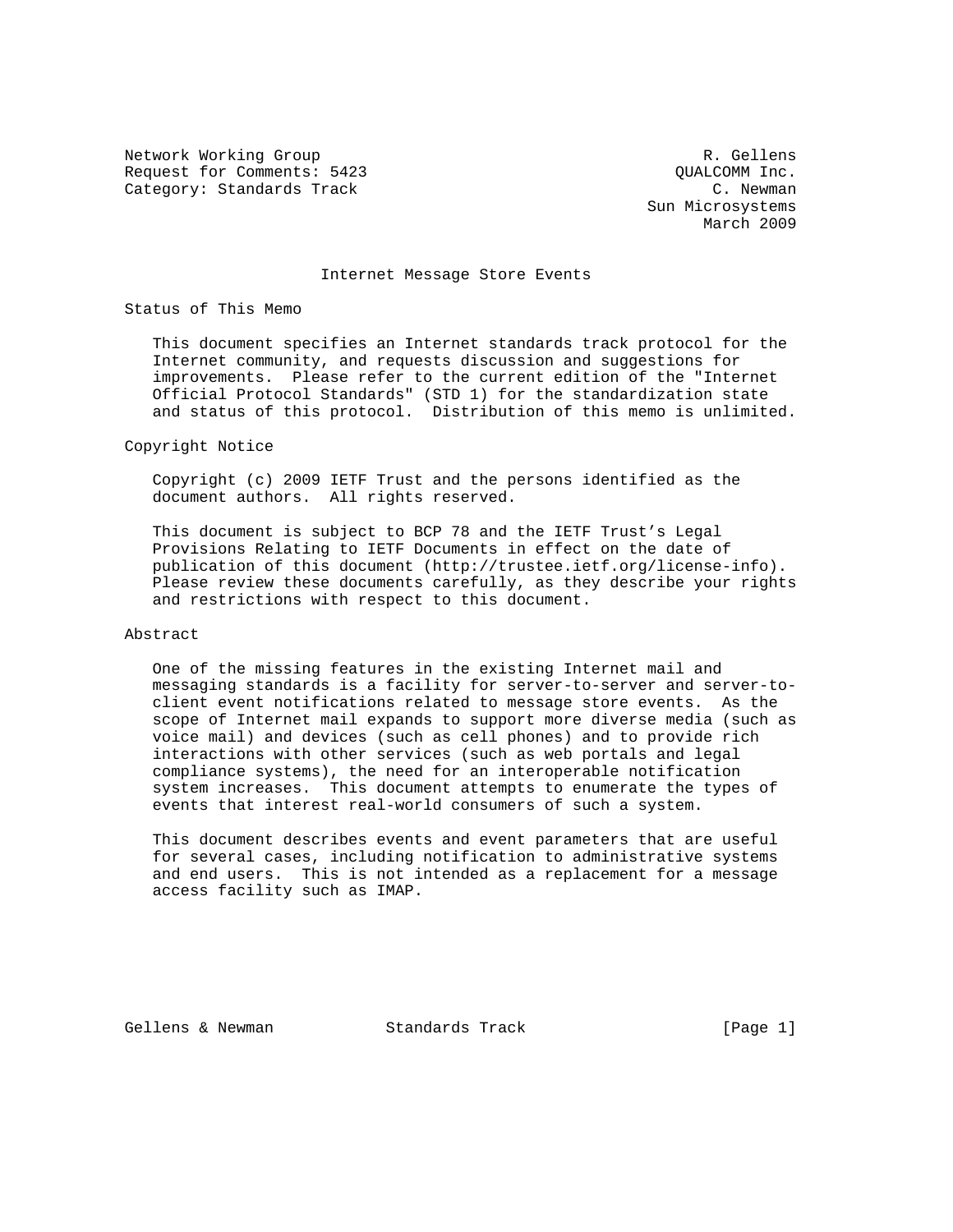Table of Contents

| 1.1. Conventions Used in This Document 3                                                                                     |
|------------------------------------------------------------------------------------------------------------------------------|
| 2.<br>$\mathcal{E}$                                                                                                          |
| Event Model, $\cdots$ , $\cdots$ , $\cdots$ , $\cdots$ , $\cdots$ , $\cdots$ , $\cdots$ , $\cdots$ , $\cdots$ , $\cdots$     |
| 4 <sub>1</sub><br>Event Types $\cdots$ $\cdots$ $\cdots$ $\cdots$ $\cdots$ $\cdots$ $\cdots$ $\cdots$ $\cdots$ $\cdots$<br>5 |
| Message Addition and Deletion 5<br>4.1                                                                                       |
| 4.2. Message Flags 7                                                                                                         |
| 4.3. Access Accounting 8                                                                                                     |
| 4.4. Mailbox Management 8                                                                                                    |
| 5                                                                                                                            |
| б.                                                                                                                           |
| 7 <sub>1</sub><br>Security Considerations 14                                                                                 |
| 8.                                                                                                                           |
| 9.                                                                                                                           |
| Normative References 15<br>9 1                                                                                               |
| Informative References 15<br>9.2.                                                                                            |
| Appendix A. Future Extensions 17                                                                                             |

### 1. Introduction

 A message store is used to organize Internet Messages [RFC5322] into one or more mailboxes (possibly hierarchical), annotate them in various ways, and provide access to these messages and associated metadata. Three different standards-based protocols have been widely deployed to remotely access a message store. The Post Office Protocol (POP) [RFC1939] provides simple download-and-delete access to a single mail drop (which is a subset of the functionality typically associated with a message store). The Internet Message Access Protocol (IMAP) [RFC3501] provides an extensible feature-rich model for online, offline, and disconnected access to a message store with minimal constraints on any associated "fat-client" user interface. Finally, mail access applications built on top of the Hypertext Transfer Protocol (HTTP) [RFC2616] that run in standards based web browsers provide a third standards-based access mechanism for online-only access.

 While simple and/or ad-hoc mechanisms for notifications have sufficed to some degree in the past (e.g., "Simple New Mail Notification" [RFC4146], "IMAP4 IDLE Command" [RFC2177]), as the scope and importance of message stores expand, the demand for a more complete store notification system increases. Some of the driving forces behind this demand include:

 o Mobile devices with intermittent network connectivity that have "new mail" or "message count" indicators.

Gellens & Newman Standards Track (Page 2)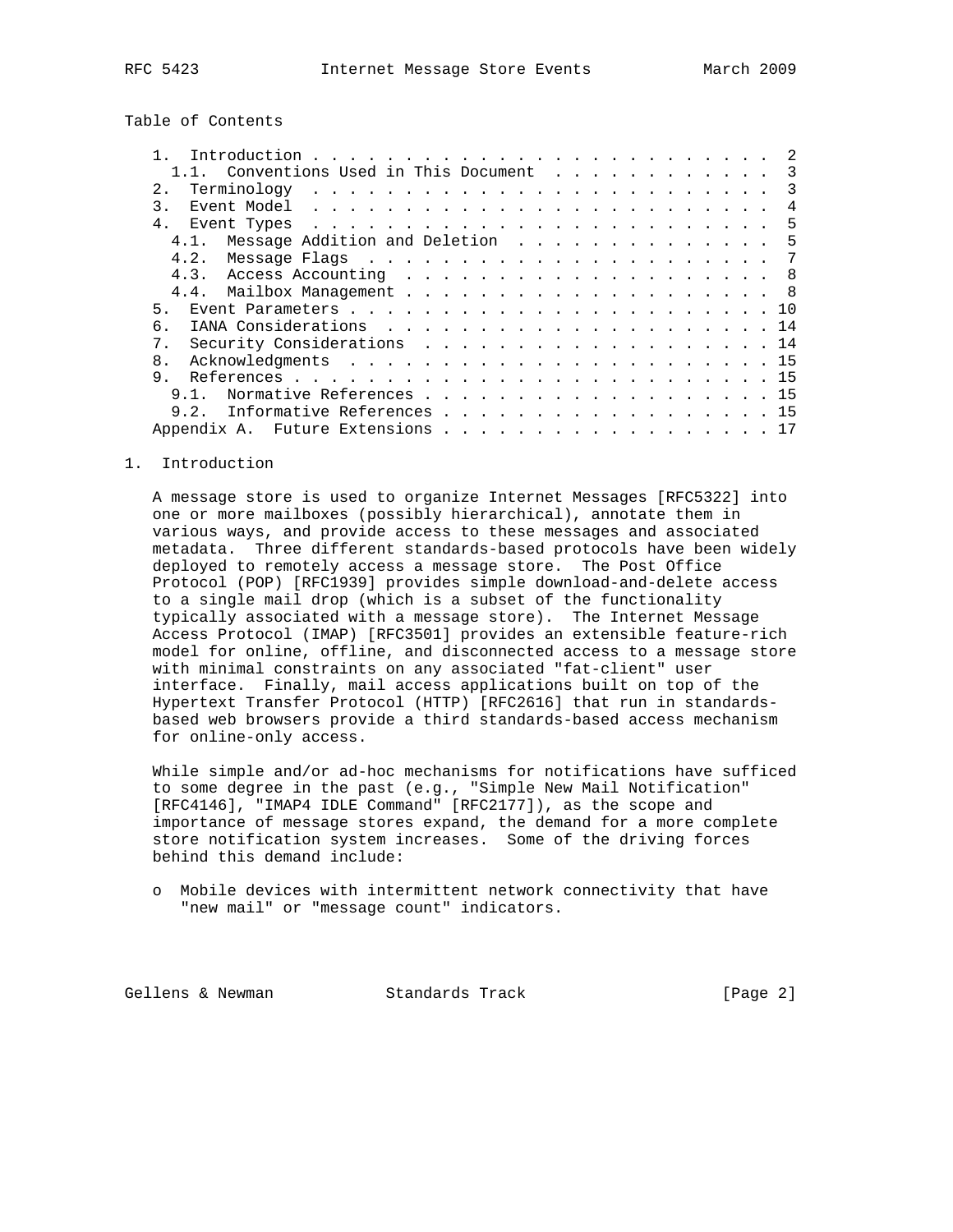- o Unified messaging systems that include both Internet and voice mail require support for a message-waiting indicator on phones.
- o Interaction with systems for event-based or utility-computing billing.
- o Simplification of the process of passing message store events to non-Internet notification systems.
- o A calendar system may wish to subscribe to MessageNew notifications in order to support iMIP [RFC2447].
- o Some jurisdictions have laws or regulations for information protection and auditing that require interoperable protocols between message stores built by messaging experts and compliance auditing systems built by compliance experts.

 Vendors who have deployed proprietary notification systems for their Internet message stores have seen significant demand to provide notifications for more and more events. As a first step towards building a notification system, this document attempts to enumerate the core events that real-world customers demand.

 This document includes those events that can be generated by the use of IMAP4rev1 [RFC3501] and some existing extensions. As new IMAP extensions are defined, or additional event types or parameters need to be added, the set specified here can be extended by means of an IANA registry with update requirements, as specified in Section 6.

1.1. Conventions Used in This Document

 The key words "MUST", "MUST NOT", "REQUIRED", "SHALL", "SHALL NOT", "SHOULD", "SHOULD NOT", "RECOMMENDED", "MAY", and "OPTIONAL" in this document are to be interpreted as described in RFC 2119 [RFC2119]. When these words appear in lower-case or with initial capital letters, they are not RFC 2119 key words.

2. Terminology

The following terminology is used in this document:

mailbox

 A container for Internet messages and/or child mailboxes. A mailbox may or may not permit delivery of new messages via a mail delivery agent.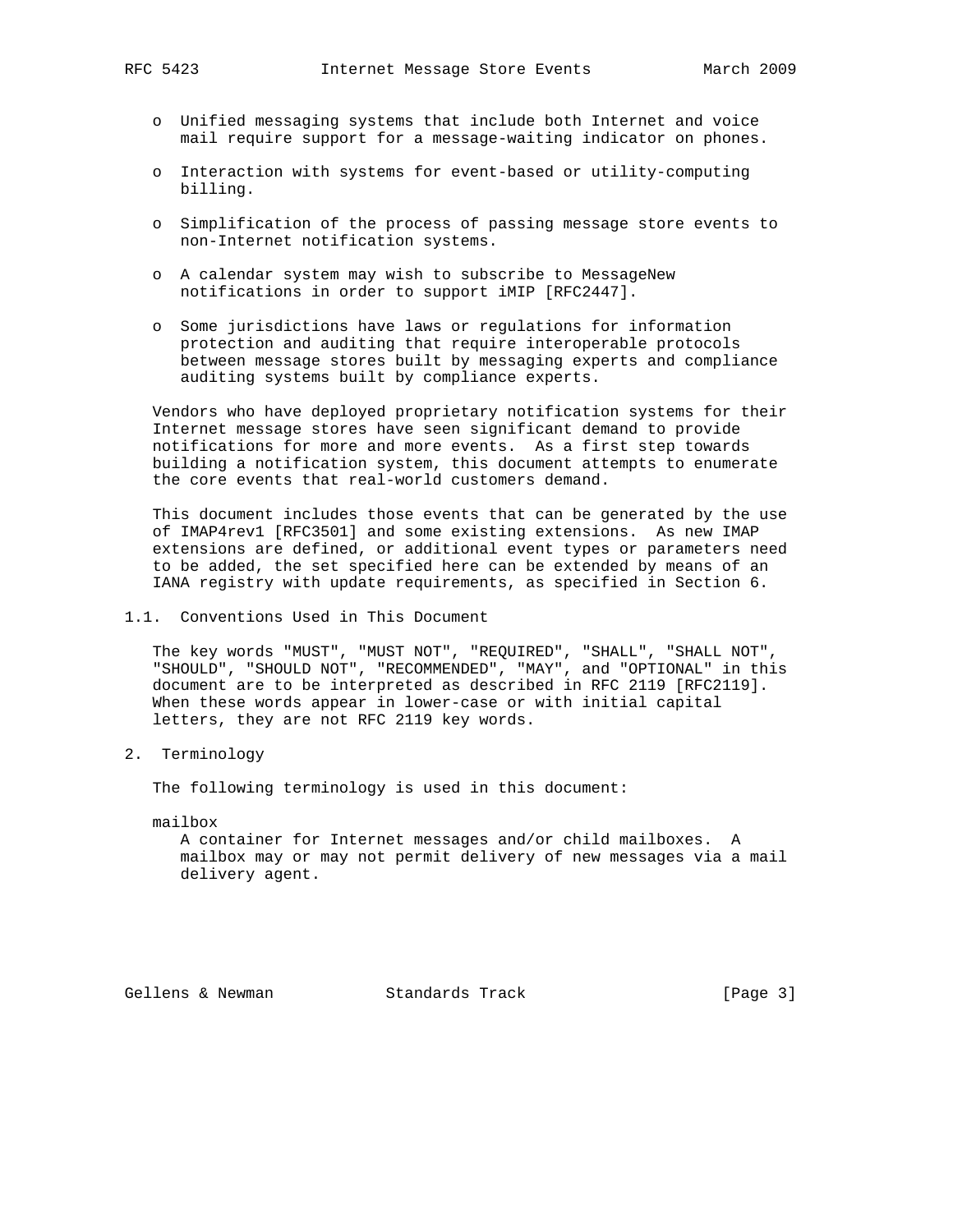mailbox identifier

 A mailbox identifier provides sufficient information to identify a specific mailbox on a specific server instance. An IMAP URL can be a mailbox identifier.

message access protocols

 Protocols that provide clients (e.g., a mail user agent or web browser) with access to the message store, including but not limited to IMAP, POP, and HTTP.

 message context As defined in [RFC3458].

UIDVALIDITY

 As defined in IMAP4rev1 [RFC3501]. UIDVALIDITY is critical to the correct operation of a caching mail client. When it changes, the client MUST flush its cache. It's particularly important to include UIDVALIDITY with event notifications related to message addition or removal in order to keep the message data correctly synchronized.

3. Event Model

 The events that are generated by a message store depend to some degree on the model used to represent a message store. The model the IETF has for a message store is implicit from IMAP4rev1 and extensions, so that model is assumed by this document.

 A message store event typically has an associated mailbox name and usually has an associated user name (or authorization identity if using the terminology from "Simple Authentication and Security Layer" (SASL) [RFC4422]). Events referring to a specific message can use an IMAP URL [RFC5092] to do so. Events referring to a set of messages can use an IMAP URL to the mailbox plus an IMAP UID (Unique Identifier) set.

 Each notification has a type and parameters. The type determines the type of event, while the parameters supply information about the context of the event that may be used to adjust subscription preferences or may simply supply data associated with the event. The types and parameter names in this document are restricted to US-ASCII printable characters, so these events can be easily mapped to an arbitrary notification system. However, this document assumes that arbitrary parameter values (including large and multi-line values) can be encoded with the notification system. Systems which lack that feature could only implement a subset of these events.

Gellens & Newman Standards Track (Page 4)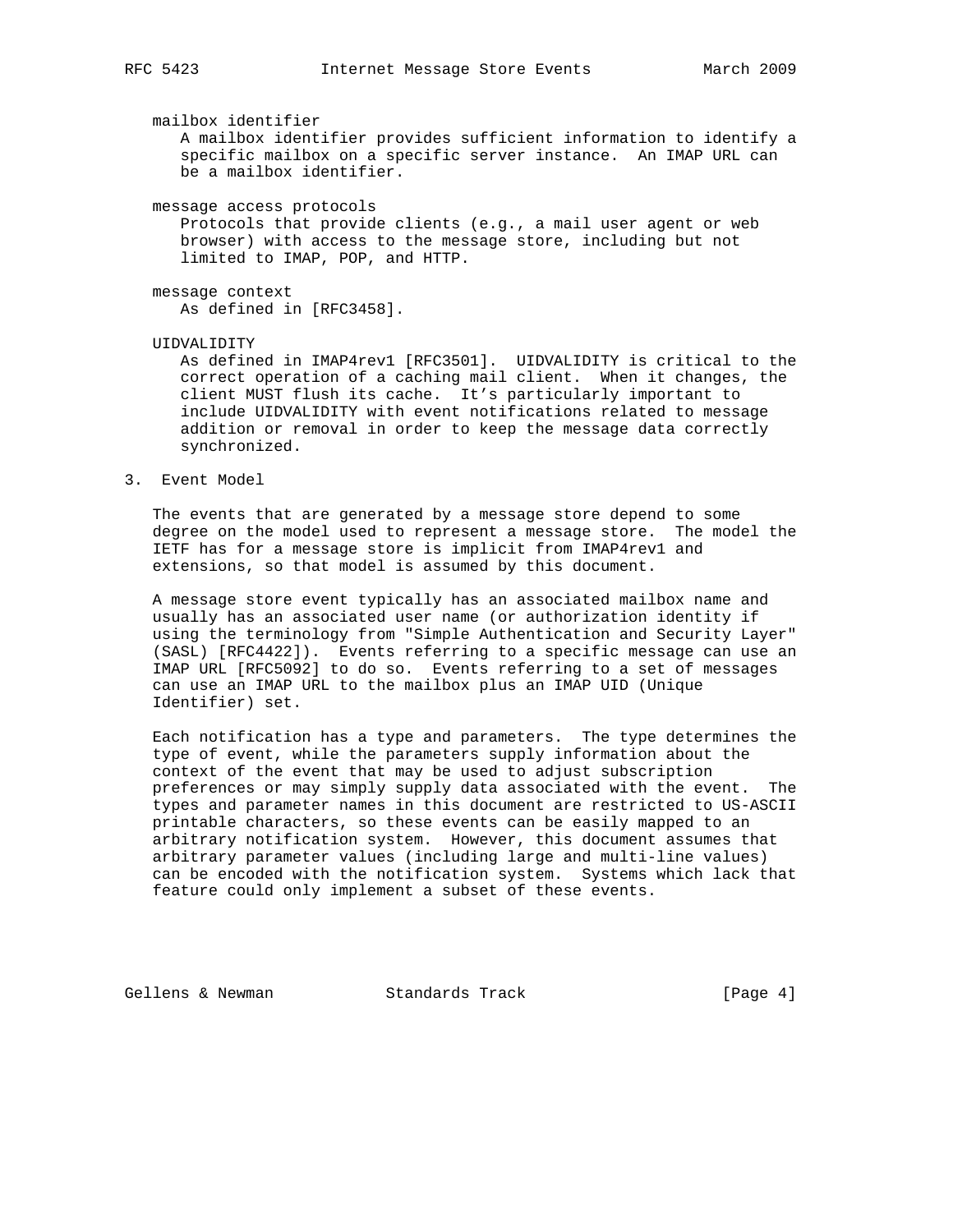This document does not indicate which event parameters are mandatory or optional. That is done in documents that specify specific message formats or bindings to a notification system.

 For scalability reasons, some degree of filtering at event generation is necessary. At the very least, the ability to turn on and off groups of related events and to suppress inclusion of large parameters (such as messageContent) is needed. A sophisticated publish/subscribe notification system may be able to propagate cumulative subscription information to the publisher.

 Some of these events might be logically collapsed into a single event type with a required parameter to distinguish between the cases (e.g., QuotaExceed and QuotaWithin). However, until such time that an event subscription model is formulated, it's not practical to make such decisions. We thus note only the fact that some of these events may be viewed as a single event type.

### 4. Event Types

 This section discusses the different types of events useful in a message store event notification system. The intention is to document the events sufficient to cover an overwhelming majority of known use cases while leaving less common event types for the future. This section mentions parameters that are important or specific to the events described here. Event parameters likely to be included in most or all notifications are discussed in the next section.

4.1. Message Addition and Deletion

 This section includes events related to message addition and deletion.

MessageAppend

 A message was appended or concatenated to a mailbox by a message access client. For the most part, this is identical to the MessageNew event type except that the SMTP envelope information is not included as a parameter, but information about which protocol triggered the event MAY be included. See the MessageNew event for more information.

MessageExpire

 One or more messages were expired from a mailbox due to server expiration policy and are no longer accessible by the end user.

 The parameters include a mailbox identifier that MUST include UIDVALIDITY and a UID set that describes the messages.

Gellens & Newman Standards Track [Page 5]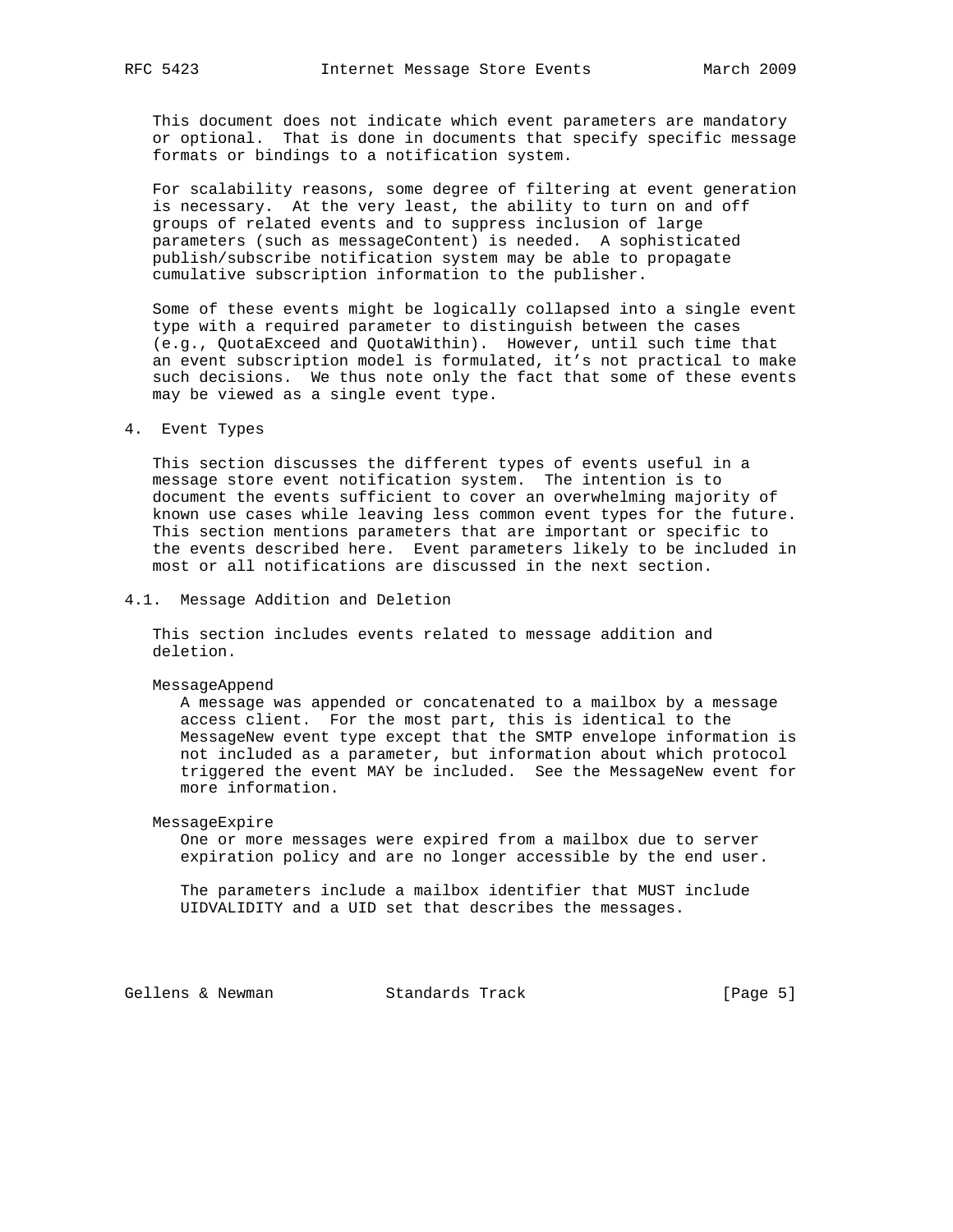Information about which server expiration policy was applied may be included in the future.

MessageExpunge

 One or more messages were expunged from a mailbox by an IMAP CLOSE/EXPUNGE, POP3 DELE+QUIT, HTTP, or equivalent client action and are no longer accessible by the end user.

 The parameters include a mailbox identifier that MUST include UIDVALIDITY, a UID set, and MAY also indicate which access protocol triggered the event.

### MessageNew

 A new message was received into a mailbox via a message delivery agent.

 The parameters include a message identifier that, for IMAP accessible message stores, MUST include UIDVALIDITY and a UID. The parameters MAY also include an SMTP envelope and other arbitrary message and mailbox metadata. In some cases, the entire new message itself may be included. The set of parameters SHOULD be adjustable to the client's preference, with limits set by server policy. An interesting policy, for example, would be to include messages up to 2K in size with the notification, but to include a URLAUTH [RFC4467] reference for larger messages.

### QuotaExceed

An operation failed (typically MessageNew) because the user's mailbox exceeded one of the quotas (e.g., disk quota, message quota, quota by message context, etc.). The parameters SHOULD include at least the relevant user and quota and, optionally, the mailbox. Quota usage SHOULD be included if possible. Parameters needed to extend this to support quota by context are not presently described in this document but could be added in the future.

### QuotaWithin

 An operation occurred (typically MessageExpunge or MessageExpire) that reduced the user's quota usage under the limit.

### QuotaChange

The user's quota was changed.

Gellens & Newman Standards Track [Page 6]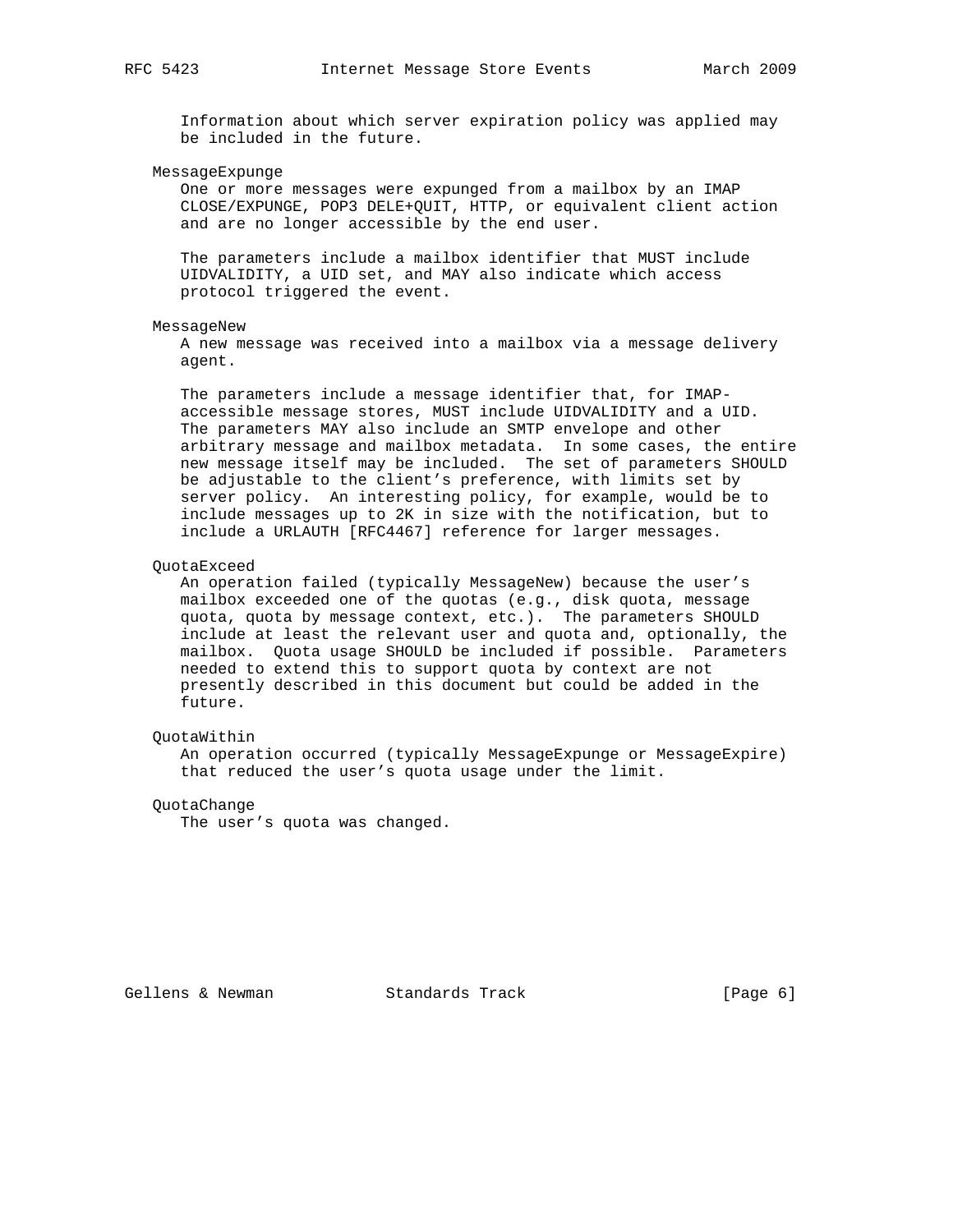### 4.2. Message Flags

This section includes events related to changes in message flags.

### MessageRead

 One or more messages in the mailbox were marked as read or seen by a user. Note that POP has no concept of read or seen messages, so these events are only generated by IMAP or HTTP clients (or equivalent).

 The parameters include a mailbox identifier and a set of message  $IITDS$ 

### MessageTrash

 One or more messages were marked for future deletion by the user but are still accessible over the protocol (the user's client may or may not make these messages accessible through its user interface).

 The parameters include a mailbox identifier and a set of message UIDs.

### FlagsSet

 One or more messages in the mailbox had one or more IMAP flags or keywords set.

 The parameters include a list of IMAP flag or keyword names that were set, a mailbox identifier, and the set of UIDs of affected messages. The flagNames MUST NOT include \Recent. For compatibility with simpler clients, it SHOULD be configurable whether setting the \Seen or \Deleted flags results in this event or the simpler MessageRead/MessageTrash events. By default, the simpler message forms SHOULD be used for MessageRead and MessageTrash.

### FlagsClear

 One or more messages in the mailbox had one or more IMAP flags or keywords cleared.

 The parameters include a list of IMAP flag or keyword names that were cleared, a mailbox identifier, and the set of UIDs of affected messages. The flagNames parameter MUST NOT include \Recent.

Gellens & Newman Standards Track (Page 7)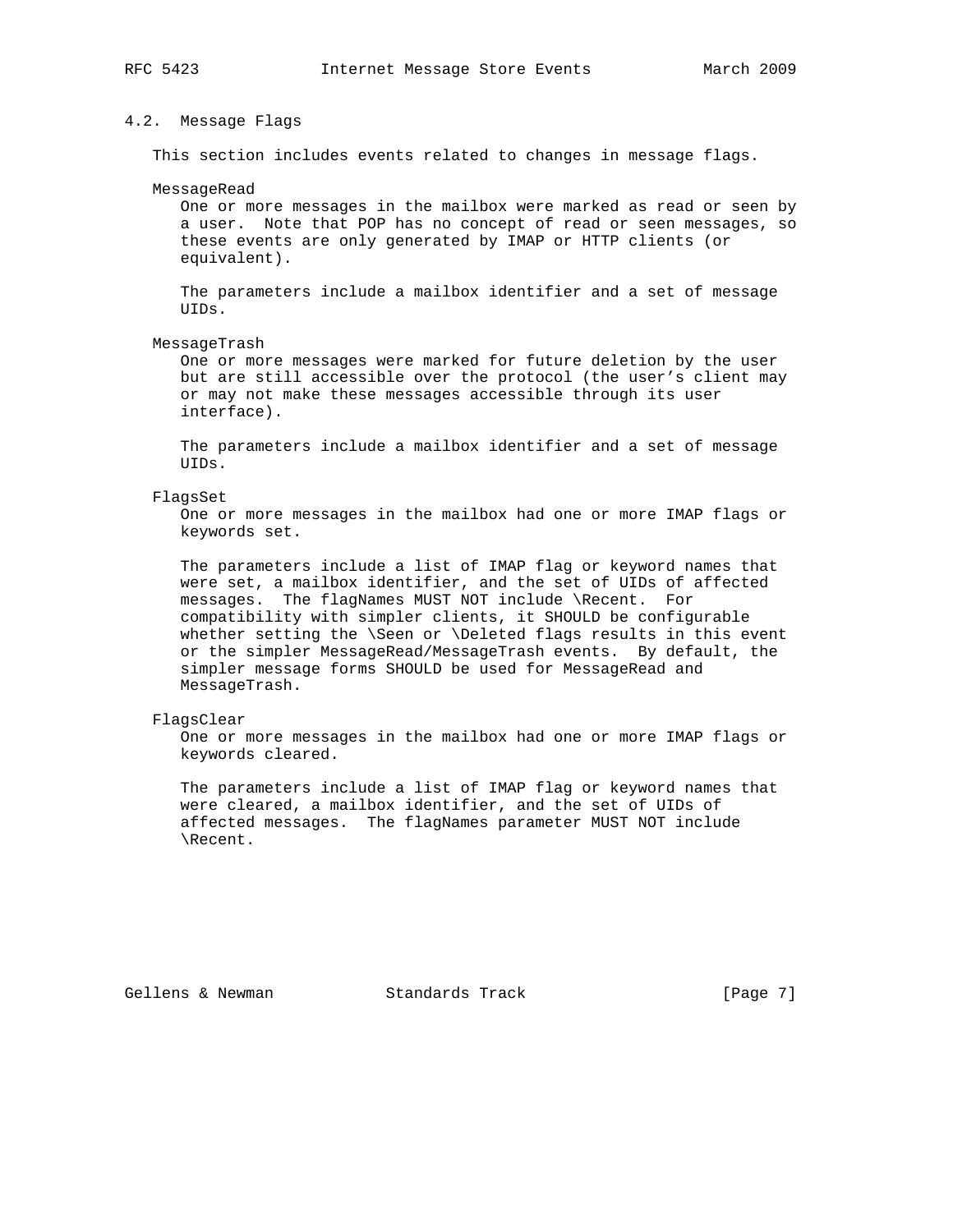### 4.3. Access Accounting

This section lists events related to message store access accounting.

Login

 A user has logged into the system via IMAP, HTTP, POP, or some other mechanism.

 The parameters include the domain name and port used to access the server and the user's authorization identity. Additional possible parameters include the client's IP address and port, the authentication identity (if different from the authorization identity), the service name, the authentication mechanism, information about any negotiated security layers, a timestamp, and other information.

### Logout

 A user has logged out or otherwise been disconnected from the message store via IMAP, HTTP, POP, or some other mechanism.

 The parameters include the server domain name and the user's authorization identity. Additional parameters MAY include any of the information from the "Login" event as well as information about the type of disconnect (suggested values include graceful, abort, timeout, and security layer error), the duration of the connection or session, and other information.

### 4.4. Mailbox Management

This section lists events related to the management of mailboxes.

MailboxCreate

 A mailbox has been created, or an access control changed on an existing mailbox so that it is now accessible by the user. If the mailbox creation caused the creation of new mailboxes earlier in the hierarchy, separate MailboxCreate events are not generated, as their creation is implied.

 The parameters include the created mailbox identifier, its UIDVALIDITY for IMAP-accessible message stores, and MAY also indicate which access protocol triggered the event. Access and permissions information (such as Access Control List (ACL) [RFC4314] settings) require a standardized format to be included, and so are left for future extension.

Gellens & Newman Standards Track (Page 8)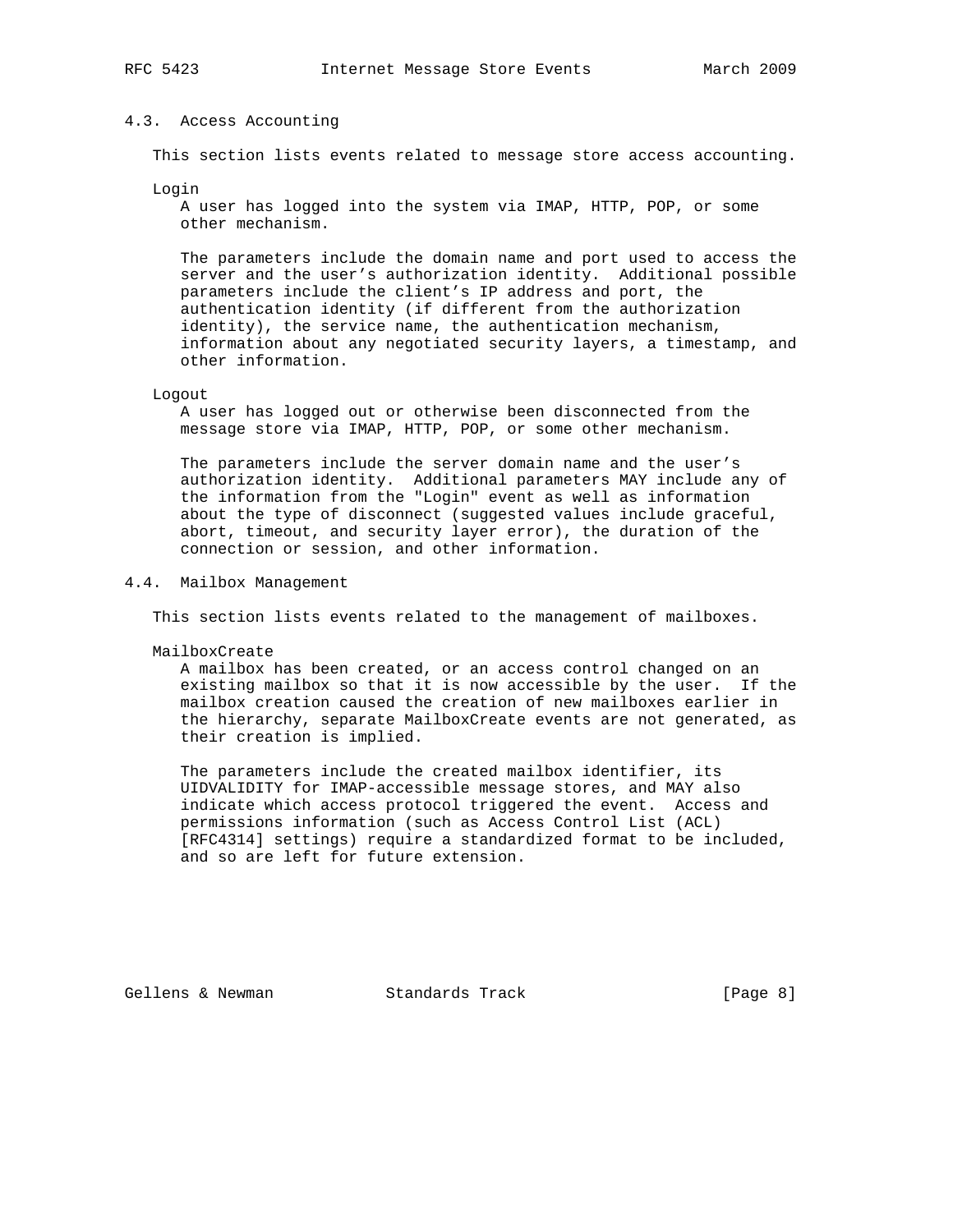### MailboxDelete

 A mailbox has been deleted, or an access control changed on an existing mailbox so that it is no longer accessible by the user. Note that if the mailbox has child mailboxes, only the specified mailbox has been deleted, not the children. The mailbox becomes \NOSELECT, and the hierarchy remains unchanged, as per the description of the DELETE command in IMAP4rev1 [RFC3501].

 The parameters include the deleted mailbox identifier and MAY also indicate which access protocol triggered the event.

### MailboxRename

 A mailbox has been renamed. Note that, per the description of the RENAME command in IMAP4rev1 [RFC3501], special semantics regarding the mailbox hierarchy apply when INBOX is renamed (child mailboxes are usually included in the rename, but are excluded when INBOX is renamed). When a mailbox other than INBOX is renamed and its child mailboxes are also renamed as a result, separate MailboxRename events are not generated for the child mailboxes, as their renaming is implied. If the rename caused the creation of new mailboxes earlier in the hierarchy, separate MailboxCreate events are not generated for those, as their creation is implied. When INBOX is renamed, a new INBOX is created. A MailboxCreate event is not generated for the new INBOX, since it is implied.

 The parameters include the old mailbox identifier, the new mailbox identifier, and MAY also indicate which access protocol triggered the event.

### MailboxSubscribe

 A mailbox has been added to the server-stored subscription list, such as the one managed by the IMAP SUBSCRIBE and UNSUBSCRIBE commands.

 The parameters include the user whose subscription list has been affected, the mailbox identifier, and MAY also indicate which access protocol triggered the event.

### MailboxUnSubscribe

A mailbox has been removed from the subscription list.

 The parameters include the user whose subscription list has been affected, the mailbox identifier, and MAY also indicate which access protocol triggered the event.

Gellens & Newman Standards Track (Page 9)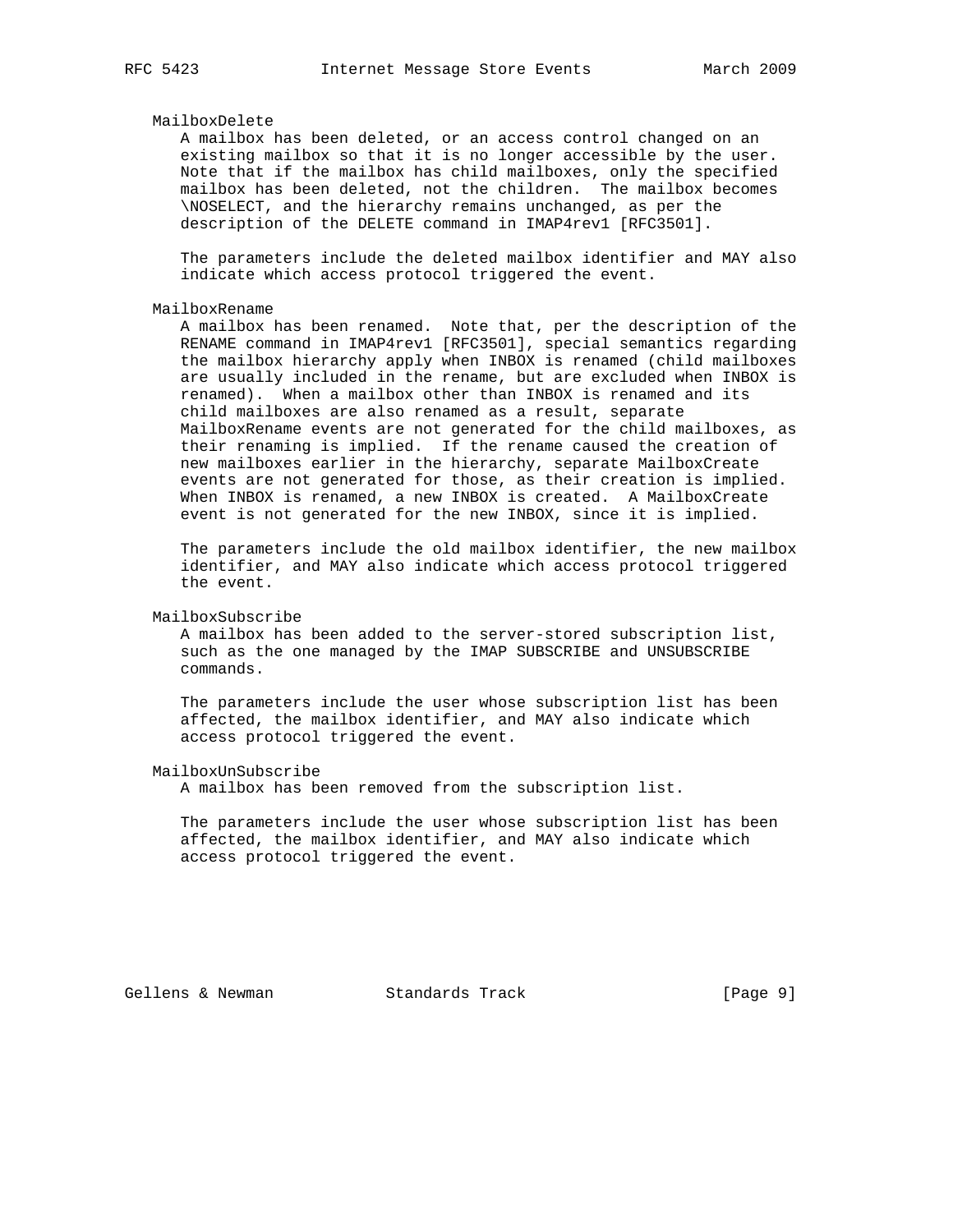## 5. Event Parameters

This section lists parameters included with these events.

### admin

Included with all events generated by message access protocols.

 The authentication identity associated with this event, as distinct from the authorization identity (see "user"). This is not included when it is the same as the value of the user parameter.

### bodyStructure

May be included with MessageAppend and MessageNew.

The IMAP BODYSTRUCTURE of the message.

### clientIP

Included with all events generated by message access protocols.

 The IPv4 or IPv6 address of the message store access client that performed the action that triggered the notification.

### clientPort

Included with all events generated by message access protocols.

 The port number of the message store access client that performed an action that triggered the notification (the port from which the connection occurred).

### diskQuota

 Included with QuotaExceed, QuotaWithin, and QuotaChange notifications relating to a user or mailbox disk quota. May be included with other notifications.

Disk quota limit in kilobytes (1024 octets).

#### diskUsed

 Included with QuotaExceed and QuotaWithin notifications relating to a user or mailbox disk quota. May be included with other notifications.

 Disk space used in kilobytes (1024 octets). Only disk space that counts against the quota is included.

Gellens & Newman Standards Track [Page 10]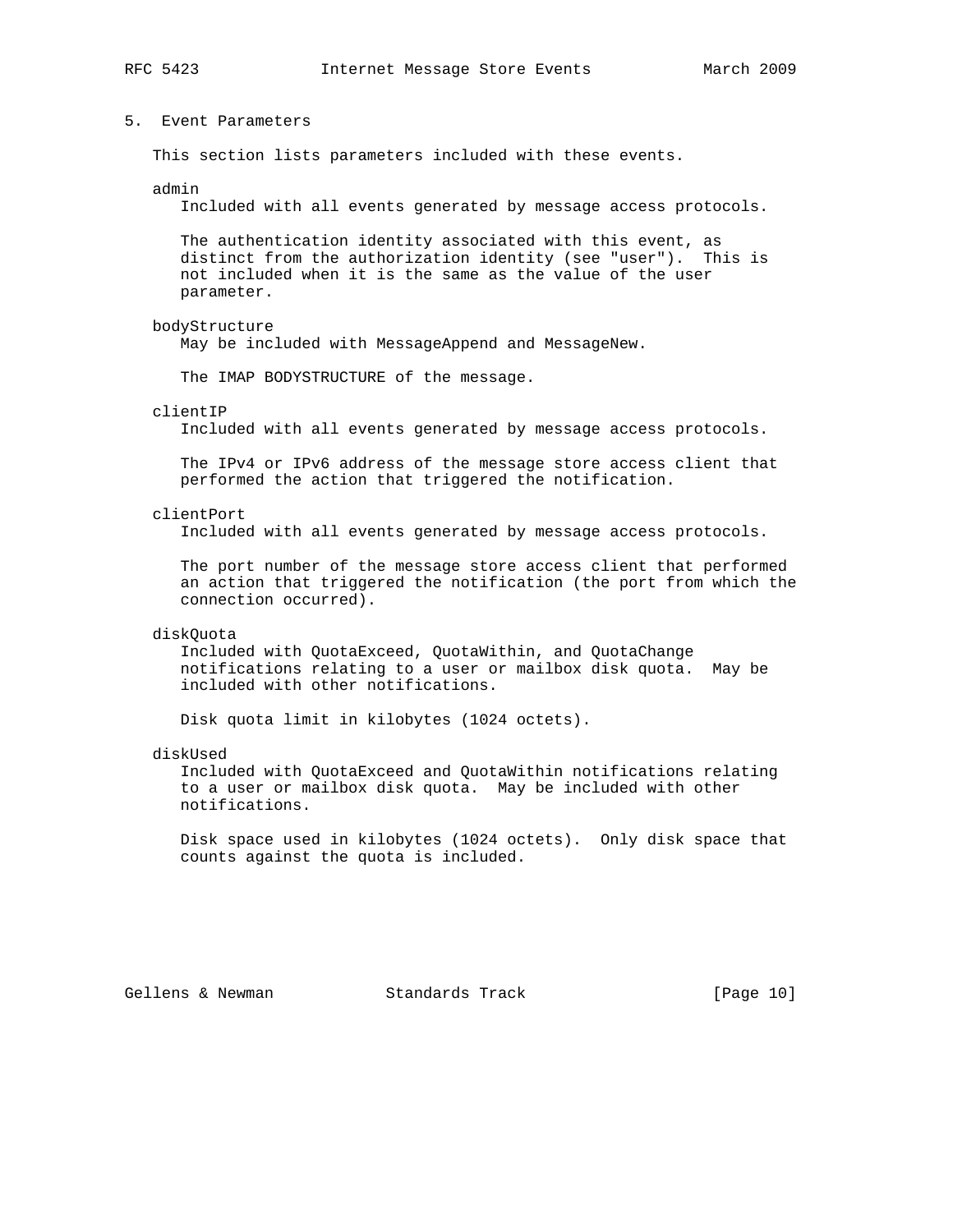### envelope

May be included with the MessageNew notification.

 The message transfer envelope associated with final delivery of the message for the MessageNew notification. This includes the MAIL FROM and relevant RCPT TO line(s) used for final delivery with CRLF delimiters and any ESMTP parameters.

#### flagNames

 Included with FlagsSet and FlagsClear events. May be included with MessageAppend and MessageNew to indicate flags that were set initially by the APPEND command or delivery agent, respectively.

 A list (likely to be space-separated) of IMAP flag or keyword names that were set or cleared. Flag names begin with a backslash while keyword names do not. The \Recent flag is explicitly not permitted in the list.

#### mailboxID

 Included in events that affect mailboxes. A URI describing the mailbox. In the case of MailboxRename, this refers to the new name.

### maxMessages

 Included with QuotaExceed and QuotaWithin notifications relating to a user or mailbox message count quota. May be included with other notifications.

 Quota limit on the number of messages in the mailbox, for events referring to a mailbox.

### messageContent

May be included with MessageAppend and MessageNew.

 The entire message itself. Size-based suppression of this SHOULD be available.

### messageSize

May be included with MessageAppend and MessageNew.

 Size of the RFC 5322 message itself in octets. This value matches the length of the IMAP literal returned in response to an IMAP FETCH of BODY[] for the referenced message.

Gellens & Newman Standards Track [Page 11]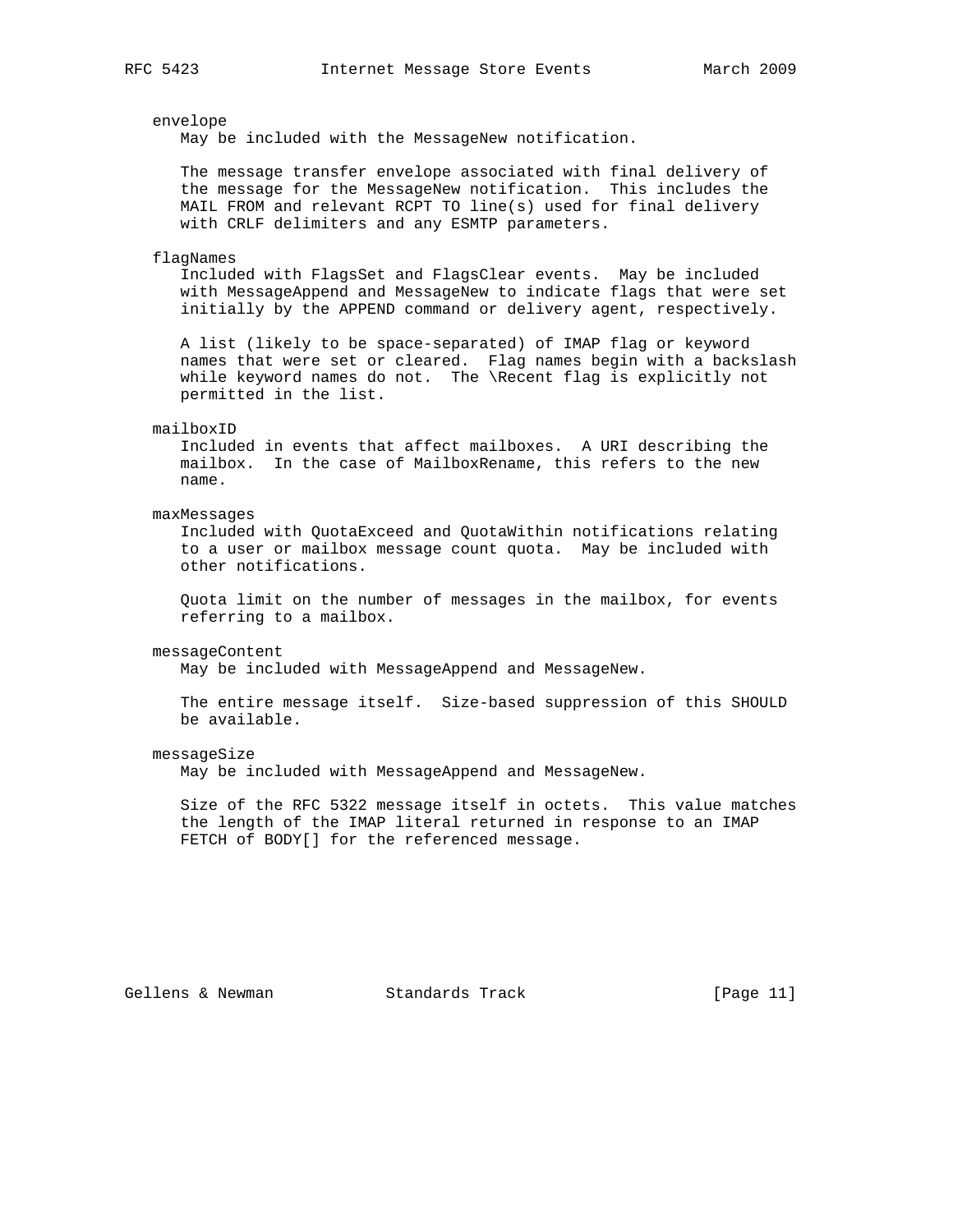# messages Included with QuotaExceed and QuotaWithin notifications relating to a user or mailbox message count quota. May be included with other notifications. Number of messages in the mailbox. This is typically included with message addition and deletion events. modseq May be included with any notification referring to one message. This is the 64-bit integer MODSEQ as defined in [RFC4551]. No assumptions about MODSEQ can be made if this is omitted. oldMailboxID A URI describing the old name of a renamed or moved mailbox. pid May be included with any notification. The process ID of the process that generated the notification. process May be included with any notification. The name of the process that generated the notification. serverDomain Included in Login and optionally in Logout or other events. The domain name or IP address (v4 or v6) used to access the server or mailbox. serverPort Included in Login and optionally in Logout or other events. The port number used to access the server. This is often a well-known port. serverFQDN May be included with any notification. The fully qualified domain name of the server that generated the event. Note that this may be different from the server name used to access the mailbox included in the mailbox identifier.

Gellens & Newman Standards Track [Page 12]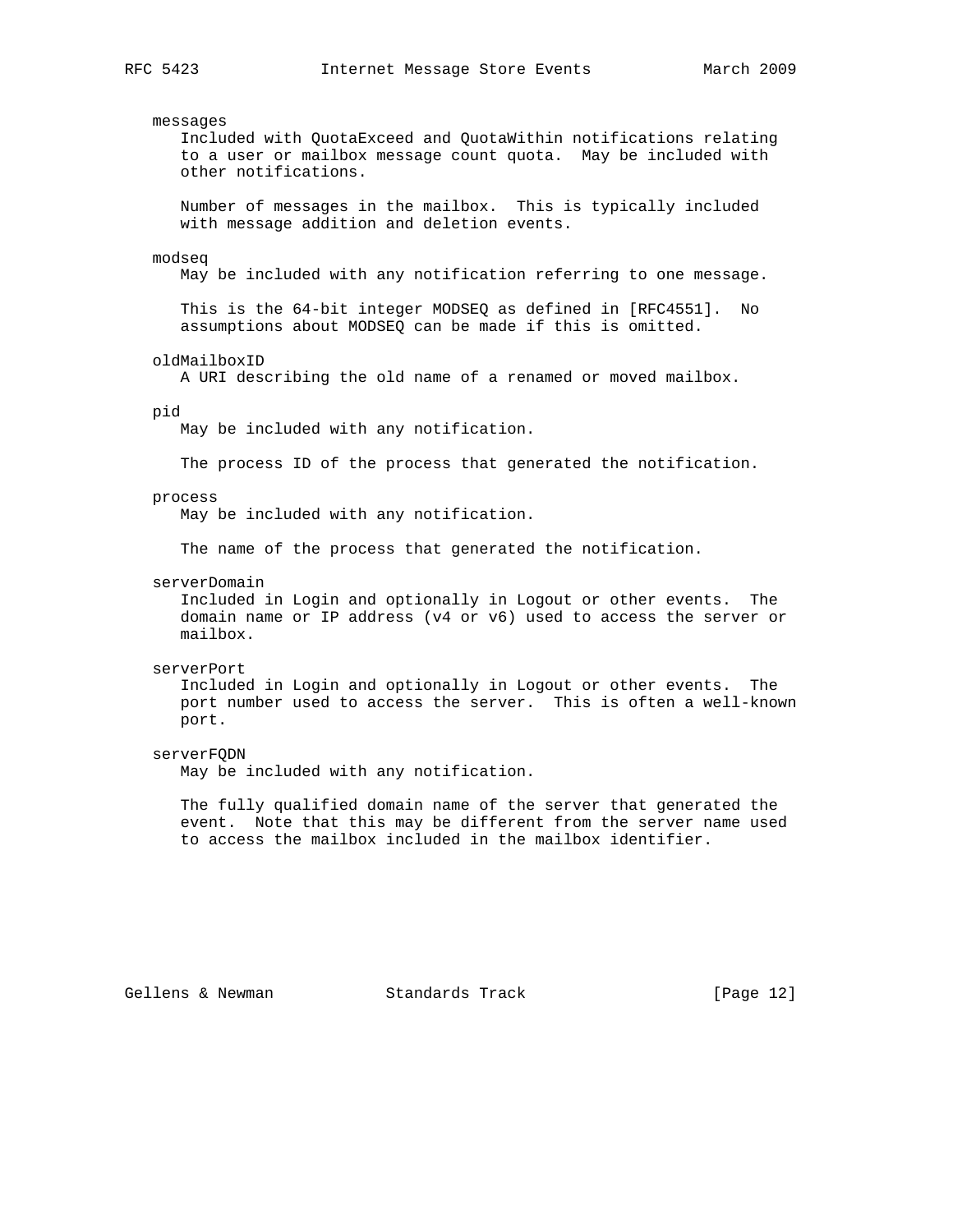service

May be included with any notification.

 The name of the service that triggered the event. Suggested values include "imap", "pop", "http", and "admincli" (for an administrative client).

### tags

May be included with any notification.

 A list of UTF-8 tags (likely to be comma-separated). One or more tags can be set at the time a notification criteria or notification subscription is created. Subscribers can use tags for additional client-side filtering or dispatch of events.

### timestamp

May be included with any notification.

 The time at which the event occurred that triggered the notification (the underlying protocol carrying the notification may contain a timestamp for when the notification was generated). This MAY be an approximate time.

 Timestamps are expressed in local time and contain the offset from UTC (this information is used in several places in Internet mail) and are normally in [RFC3339] format.

uidnext

May be included with any notification referring to a mailbox.

 The UID that is projected to be assigned next in the mailbox. This is typically included with message addition and deletion events. This is equivalent to the UIDNEXT status item in the IMAP STATUS command.

#### uidset

 Included with MessageExpires, MessageExpunges, MessageRead, MessageTrash, FlagsSet, and FlagsClear.

This includes the set of IMAP UIDs referenced.

### uri

 Included with all notifications. A reference to the IMAP server, a mailbox, or a message.

 Typically an IMAP URL. This can include the name of the server used to access the mailbox/message, the mailbox name, the UIDVALIDITY of the mailbox, and the UID of a specific message.

Gellens & Newman Standards Track [Page 13]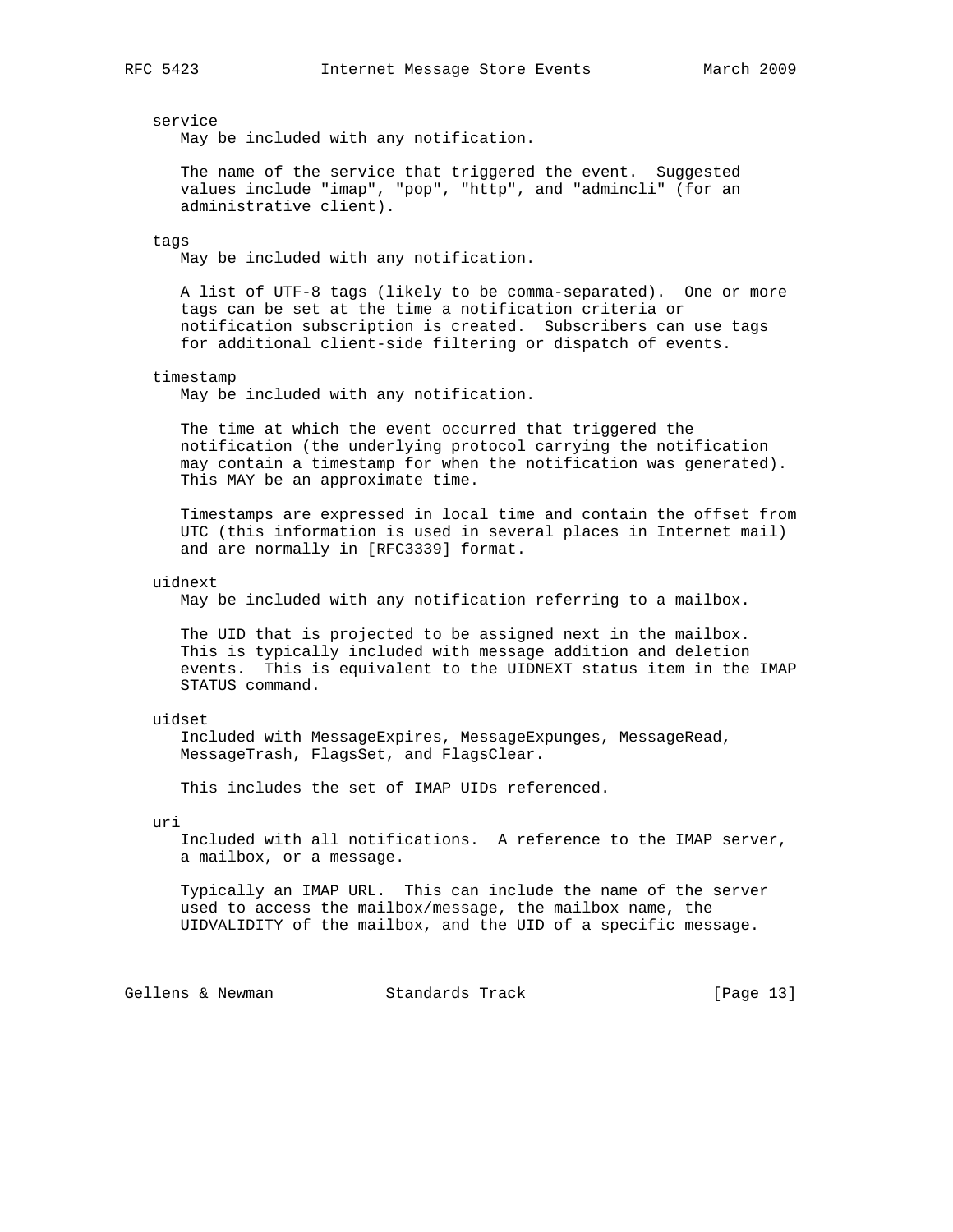user

Included with all events generated by message access protocols.

 This is the authorization identifier used when the client connected to the access protocol that triggered the event. Some protocols (for example, many SASL mechanisms) distinguish between authorization and authentication identifiers. For events associated with a mailbox, this may be different from the owner of the mailbox specified in the IMAP URL.

6. IANA Considerations

 The IANA has created a new registry for "Internet Message Store Events" that contains two sub-registries: event names and event parameters. For both event names and event parameters, entries that do not start with "vnd." are added by the IETF and are intended for interoperable use. Entries that start with "vnd." are intended for private use by one or more parties and are allocated to avoid collisions.

The initial values are contained in this document.

 Using IANA Considerations [RFC5226] terminology, entries that do not start with "vnd." are allocated by IETF Consensus, while those starting with "vnd." are allocated First Come First Served.

7. Security Considerations

 Notifications can produce a large amount of traffic and expose sensitive information. When notification mechanisms are used to maintain state between different entities, the ability to corrupt or manipulate notification messages could enable an attacker to modulate the state of these entities. For example, if an attacker were able to modify notifications sent from a message store to an auditing server, he could modify the "user" and "messageContent" parameters in MessageNew notifications to create false audit log entries.

 A competent transfer protocol for notifications must consider authentication, authorization, privacy, and message integrity, as well as denial-of-service issues. While the IETF has adequate tools and experience to address these issues for mechanisms that involve only one TCP connection, notification or publish/subscribe protocols that are more sophisticated than a single end-to-end TCP connection will need to pay extra attention to these issues and carefully balance requirements to successfully deploy a system with security and privacy considerations.

Gellens & Newman Standards Track [Page 14]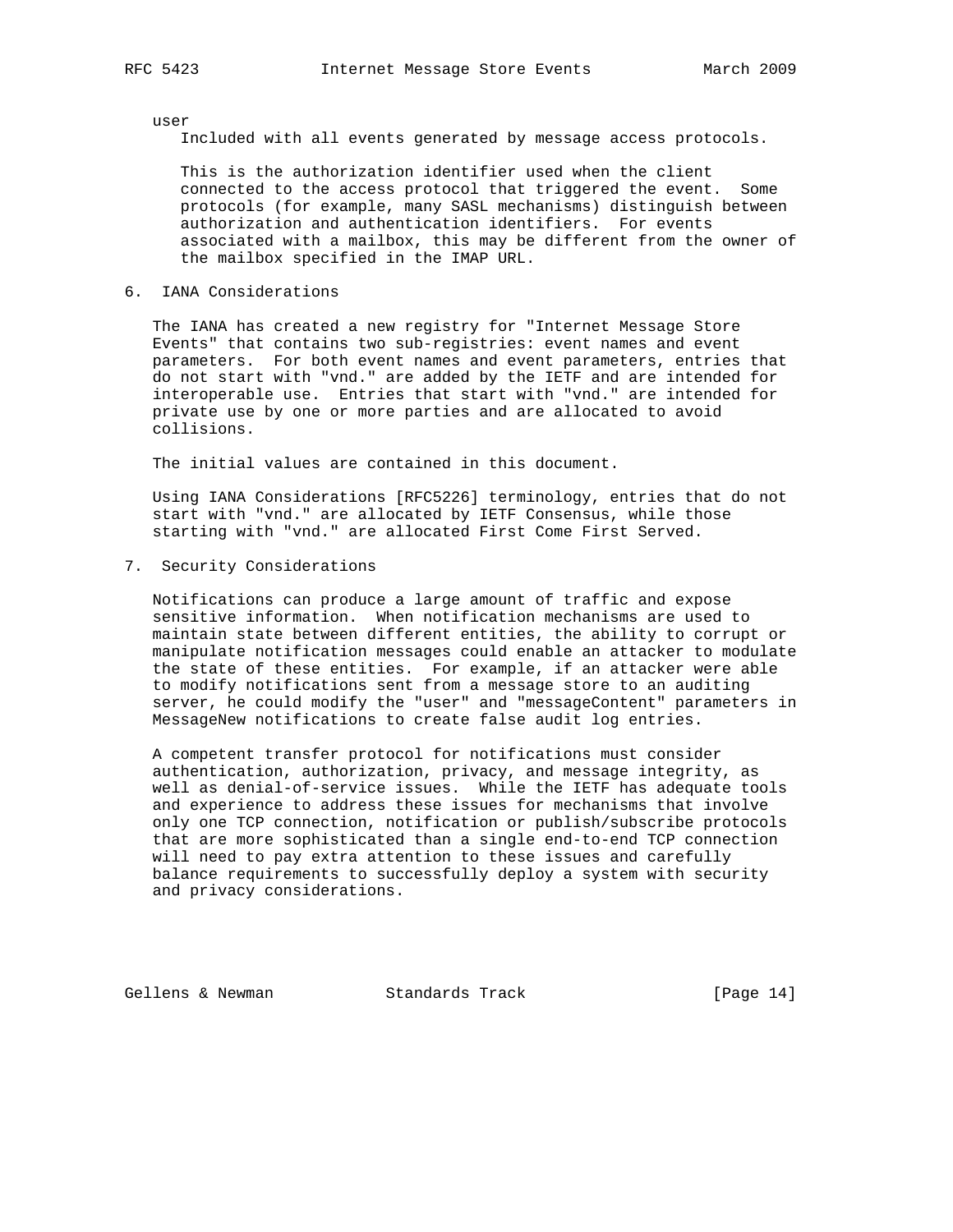8. Acknowledgments

 Alexey Melnikov, Arnt Gulbrandsen, and Zoltan Ordogh have reviewed and offered improvements to this document. Richard Barnes did a nice review during Last Call.

- 9. References
- 9.1. Normative References
	- [RFC2119] Bradner, S., "Key words for use in RFCs to Indicate Requirement Levels", BCP 14, RFC 2119, March 1997.
	- [RFC3501] Crispin, M., "INTERNET MESSAGE ACCESS PROTOCOL VERSION 4rev1", RFC 3501, March 2003.
	- [RFC5092] Melnikov, A. and C. Newman, "IMAP URL Scheme", RFC 5092, November 2007.
	- [RFC5226] Narten, T. and H. Alvestrand, "Guidelines for Writing an IANA Considerations Section in RFCs", BCP 26, RFC 5226, May 2008.
- 9.2. Informative References
	- [RFC1939] Myers, J. and M. Rose, "Post Office Protocol Version 3", STD 53, RFC 1939, May 1996.
	- [RFC2177] Leiba, B., "IMAP4 IDLE command", RFC 2177, June 1997.
	- [RFC2447] Dawson, F., Mansour, S., and S. Silverberg, "iCalendar Message-Based Interoperability Protocol (iMIP)", RFC 2447, November 1998.
	- [RFC2616] Fielding, R., Gettys, J., Mogul, J., Frystyk, H., Masinter, L., Leach, P., and T. Berners-Lee, "Hypertext Transfer Protocol -- HTTP/1.1", RFC 2616, June 1999.
	- [RFC3339] Klyne, G., Ed. and C. Newman, "Date and Time on the Internet: Timestamps", RFC 3339, July 2002.
	- [RFC3458] Burger, E., Candell, E., Eliot, C., and G. Klyne, "Message Context for Internet Mail", RFC 3458, January 2003.
	- [RFC4146] Gellens, R., "Simple New Mail Notification", RFC 4146, August 2005.

Gellens & Newman Standards Track [Page 15]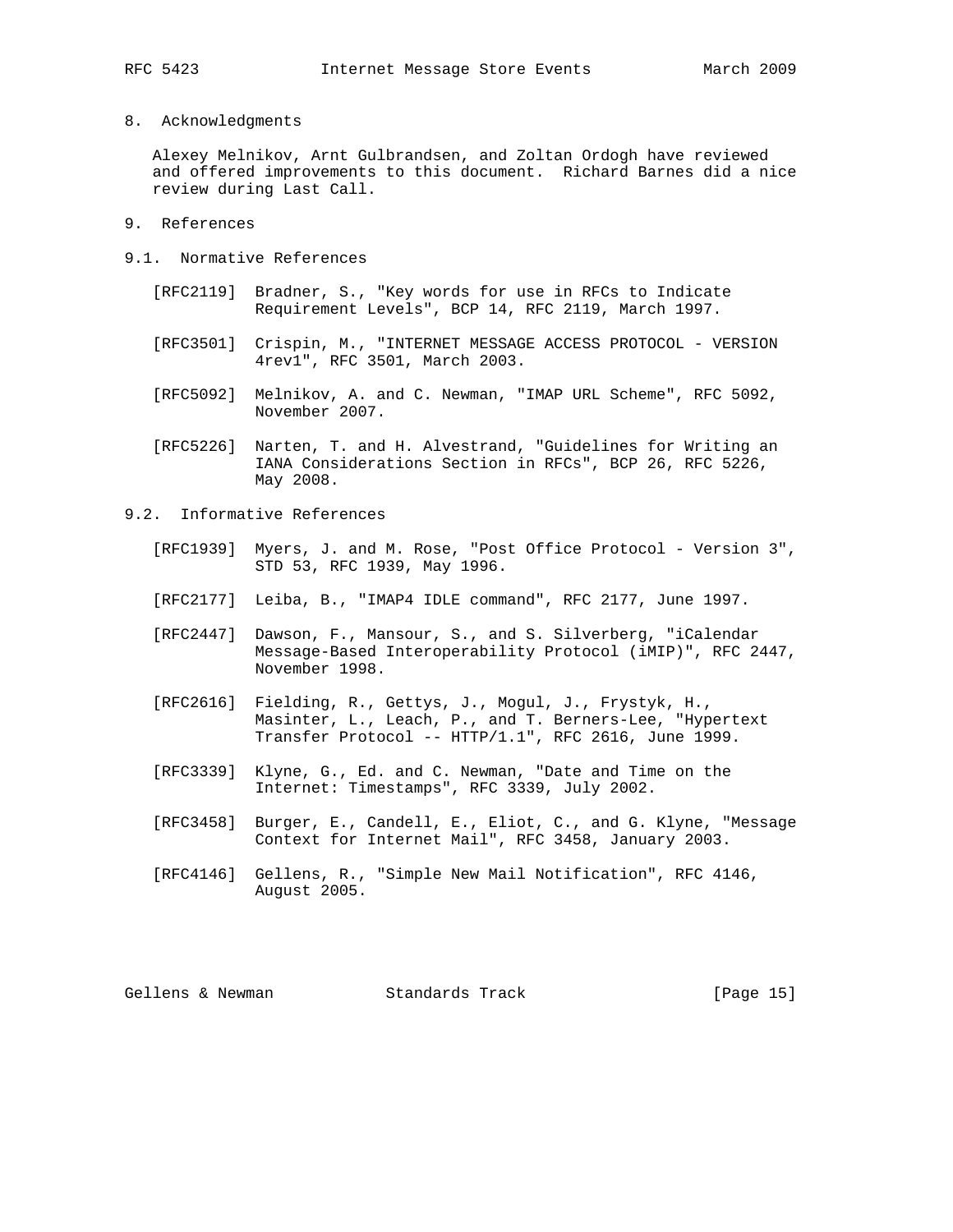- [RFC4314] Melnikov, A., "IMAP4 Access Control List (ACL) Extension", RFC 4314, December 2005.
- [RFC4422] Melnikov, A. and K. Zeilenga, "Simple Authentication and Security Layer (SASL)", RFC 4422, June 2006.
- [RFC4467] Crispin, M., "Internet Message Access Protocol (IMAP) URLAUTH Extension", RFC 4467, May 2006.
- [RFC4551] Melnikov, A. and S. Hole, "IMAP Extension for Conditional STORE Operation or Quick Flag Changes Resynchronization", RFC 4551, June 2006.
- [RFC5322] Resnick, P., Ed., "Internet Message Format", RFC 5322, October 2008.